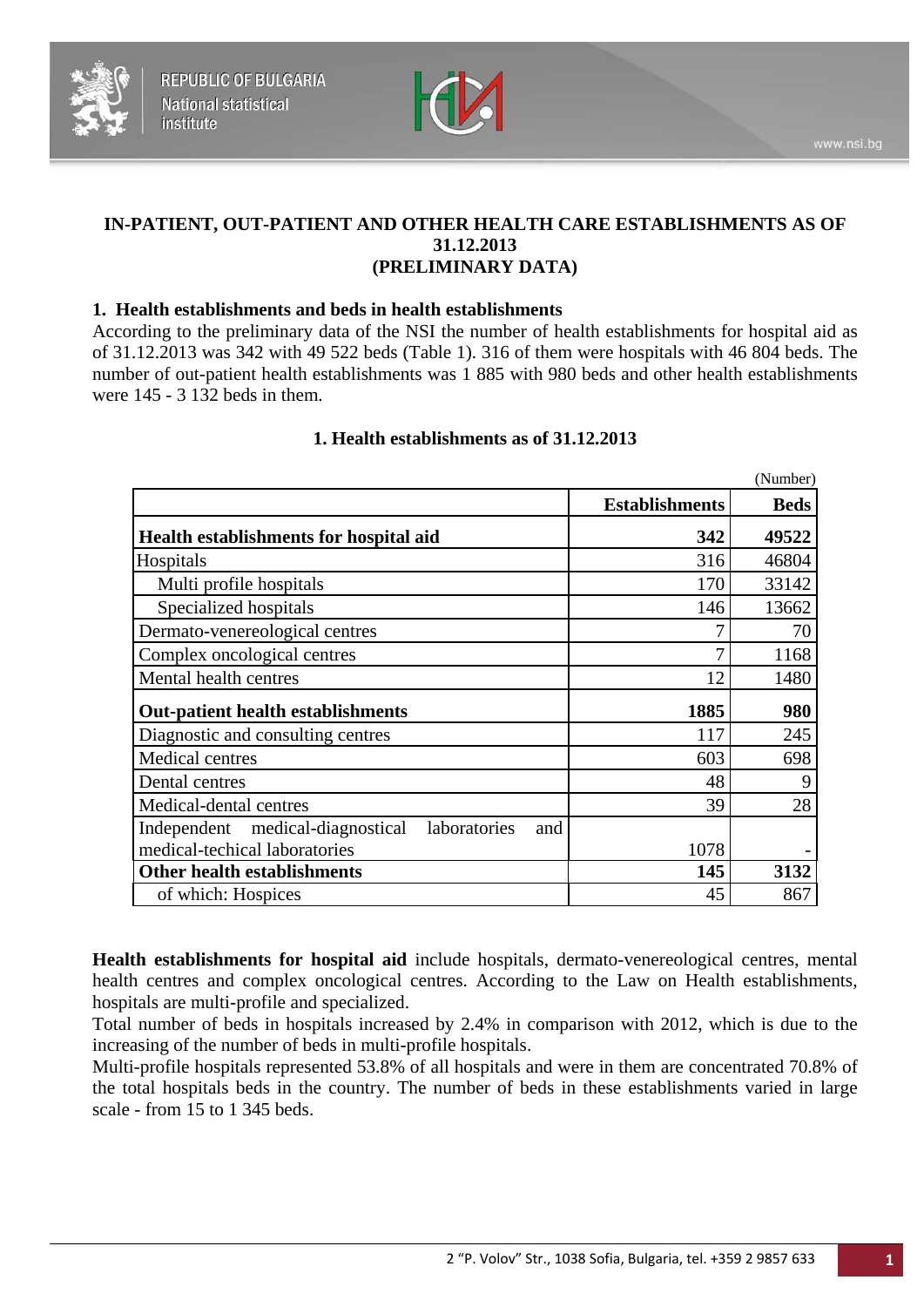



The number of hospital beds at the end of 2013 was 683.5 per 100 000 persons of the total population. The highest values of that indicator were registered in districts Plovdiv (823.7), Lovech (821.7) Stara Zagora (811.3), and the lowest - in Pernik (348.9) and Yambol (345.2) (Figure 1).

# **Figure 1. Hospital beds per 10 000 persons of the total population as of 31.12.2013 by districts**

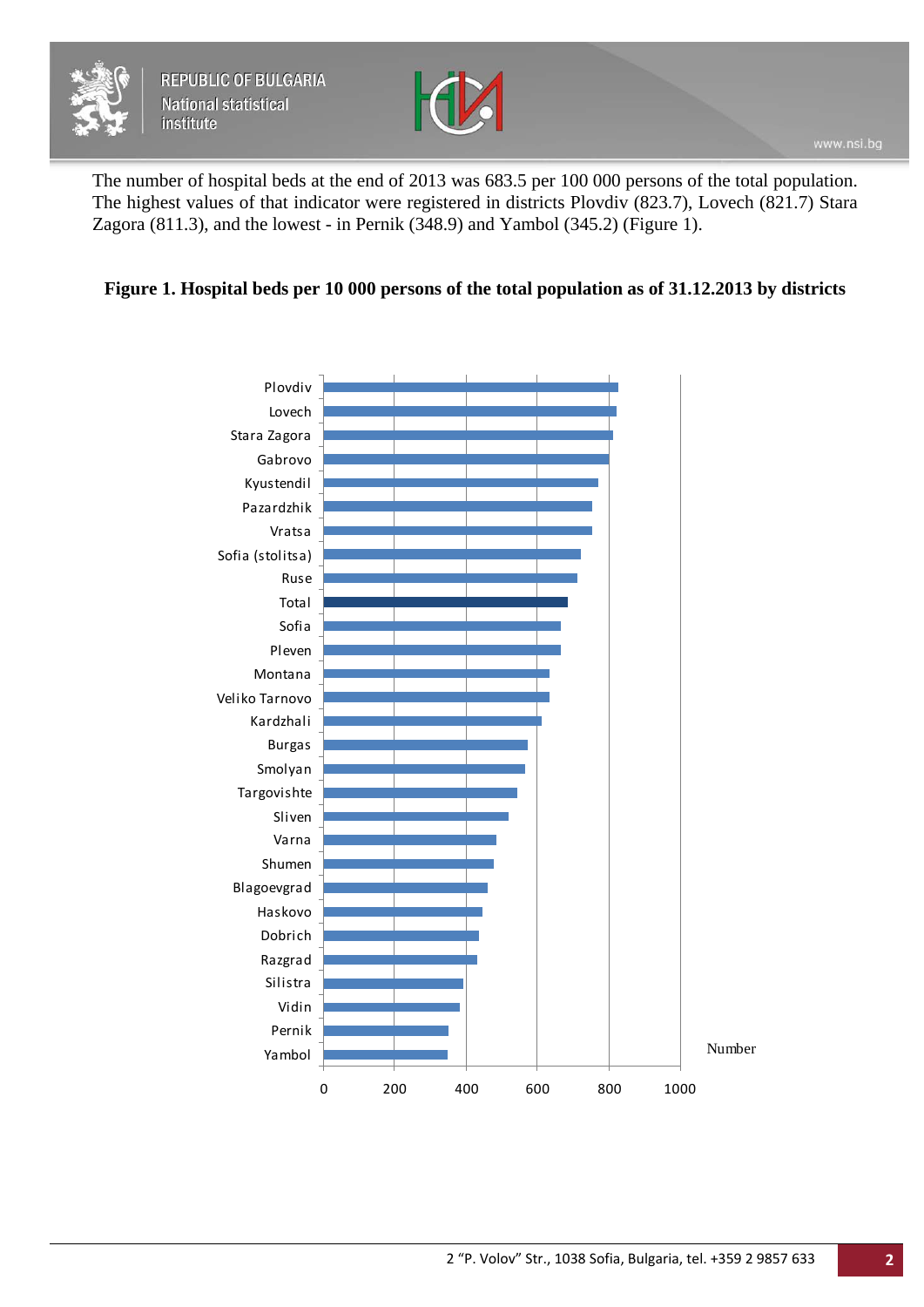



As of 31.12.2013, the number of **out-patient health establishments** was 1 885 with 980 beds for short term treatment. The number of establishments of this kind increased by 4.5% in comparison with 2012 and the number of beds - by 17.3%.

The group of **other health establishments** covers Centres for emergency aid, Regional health inspections, Homes for medical and social care for children, Hospices, National centres without beds, Dialysis as well as Haematological transfusion centres. At the end of 2013 the number of these establishments was 145 with 3 132 beds in them, as the largest was the number of Hospices – 45 establishments with 867 beds. Total number of beds in other health establishments decreased 29.2% in comparison with the last year, due to the decreased number of beds in Homes for medical and social care for children.

# **2. Medical personnel**

At the end of 2013 28 937 physicians were in practice under the basic labour contracts in health establishments (Таble 2). Dentists were 7 247, as 6 537 of them had labour contract with National Health Insurance Fund. The number of dentists increased by 9.1% in comparison with 2012.

Medical specialists on 'Health cares' who worked on a basic labour contract in health establishments were 48 463 and other persons without special medical education - 39 248.

|                     | 2011          | 2012  | 2013  | 2011                                    | 2012 | 2013        |
|---------------------|---------------|-------|-------|-----------------------------------------|------|-------------|
|                     | <b>Number</b> |       |       | Per 10 000 persons of<br>the population |      |             |
|                     |               |       |       |                                         |      |             |
| Physicians          | 28411         | 28643 | 28937 | 38.8                                    | 39.3 | 39.9        |
| Dentists            | 6655          | 6706  | 7247  | 9.1                                     | 9.2  | 10.0        |
| Medical specialists |               |       |       |                                         |      |             |
| on 'Health cares'   | 47427         | 47806 | 48463 | 64.7                                    | 65.6 | 66.9        |
| Population per one  |               |       |       |                                         |      |             |
| Physician           | 258           | 254   | 250   | X                                       | X    | X           |
| Dentist             | 1101          | 1086  | 100   | X                                       | X    | $\mathbf X$ |

#### **2. Medical personnel**

The number of physicians per 10 000 persons of the total population at the end of 2013 was 39.9 and the number of dentists per 10 000 persons of the total population was 10.0.

The number of physicians per 10 000 persons of the population by districts varied from 25.8 to 52.2 per 10 000 as the highest values of that indicator were registered in districts with Medical universities and Universities' hospitals. Higher values than the average for the country were registered in following districts: Pleven (52.2 per 10 000 persons of the population), Sofia (stolitsa) (47.8), Varna (46.2), Plovdiv (45.5), Stara Zagora (42.7), Lovech (41.5).

The lowest values were registered for the districts: Razgrad (25.8 per 10 000 persons of the total population), Kardzhali (26.9), Silistra (26.9) and Pernik (27.0) (Figure 2).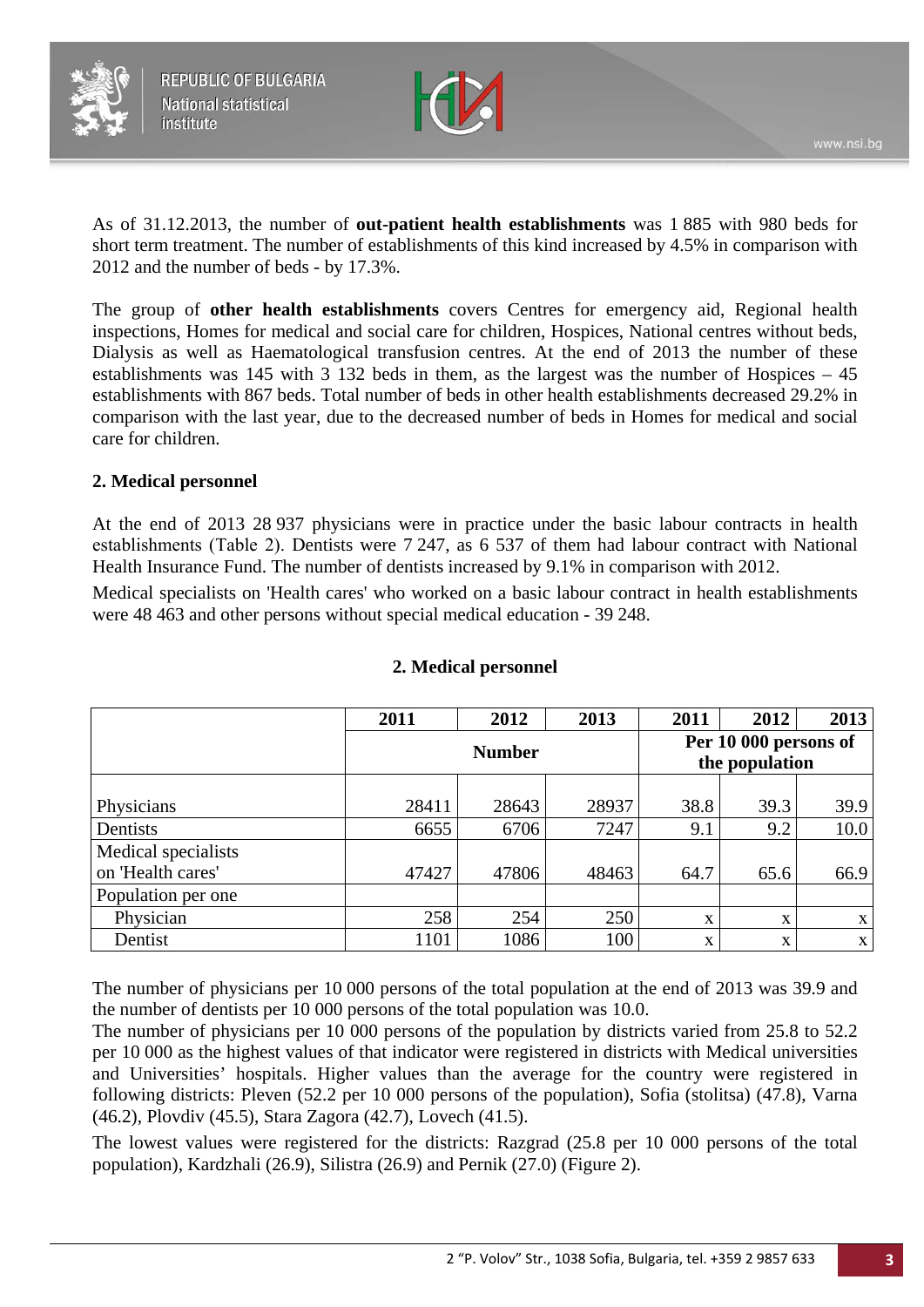



## **Figure 2. Physicians per 10 000 persons of the total population as of 31.12.2013 by districts**



The number of general practitioners per 10 000 persons of the total population was 6.3. The highest values were registered in districts: Sliven (8.3 per 10 000 persons), Pleven (8.1 per 10 000 persons), Vidin (7.6 per 10 000 persons), Dobrich (7.4 per 10 000 persons), Stara Zagora and Montana (7.1 per 10 000 persons). The lowest values of the number of general practitioners per 10 000 persons of the total population were registered in districts: Razgrad (4.1 per 10 000 persons of the total population), Kardzhali (4.2) and Targovishte 4.7 per 10 000 persons (Figure 3).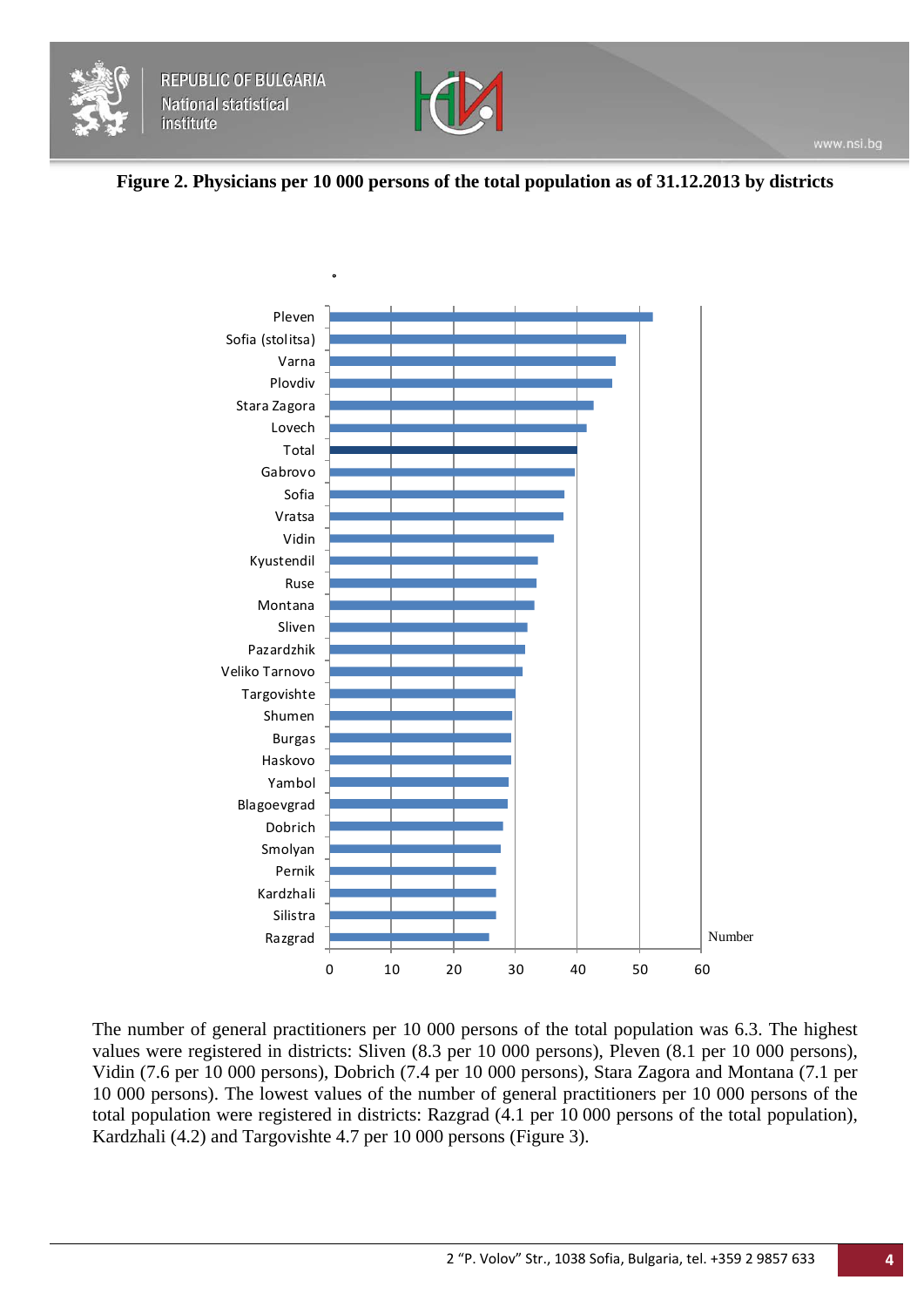



**Figure 3. General practitioners per 10 000 persons of the total population as of 31.12.2013 by districts**



The number of hospital beds (beds in hospitals and dispensaries) in EU-28 in 2010 was 538.7 per 100 000 persons of the population (Таble 3).

In 2011 Bulgaria (644.9) was among the countries with highest level of that indicator in comparison with the average for the EU. The highest values were registered in Germany (822.2 per 100 000 persons), followed by Austria (764.7), Lithuania (744.1) and Hungary (718.2).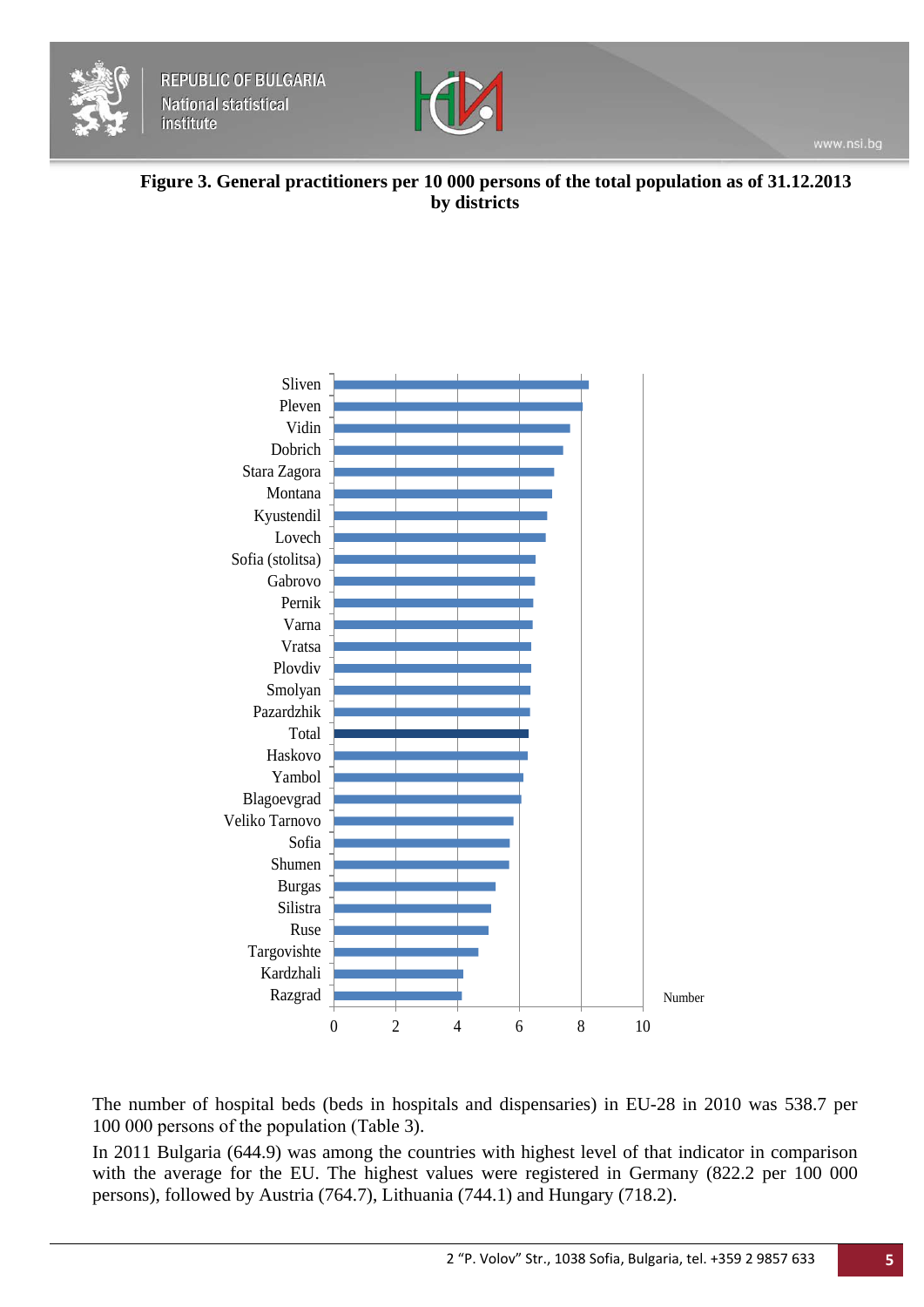



The lowest was the number of hospital beds per 100 000 persons in Sweden (270.6) and United Kingdom (289.6).

|                                           |       | (Per 100 000 persons of the population) |       |       |       |       |       |  |
|-------------------------------------------|-------|-----------------------------------------|-------|-------|-------|-------|-------|--|
|                                           | 2005  | 2006                                    | 2007  | 2008  | 2009  | 2010  | 2011  |  |
| <b>EU</b> - 28                            | 583.7 | 573.5                                   | 564.4 | 558.8 | 550.7 | 538.7 |       |  |
| Austria                                   | 768.7 | 766.2                                   | 774.7 | 767.9 | 765.9 | 762.9 | 764.7 |  |
| Belgium                                   | 742.5 | 670.4                                   | 663.1 | 657.4 | 650.8 | 642.6 | 634.9 |  |
| <b>Bulgaria</b>                           | 641.2 | 619.8                                   | 636.4 | 649.4 | 659.7 | 655.4 | 644.9 |  |
| Croatia                                   | 545.1 | 545.6                                   | 548.6 | 547.4 | 537.3 | 561.9 | 578.6 |  |
| Cyprus                                    | 375.7 | 370.7                                   | 371.9 | 375.4 | 376.2 | 356.6 | 351.2 |  |
| Czech Republic                            | 755.3 | 742.5                                   | 730.6 | 718.7 | 711.4 | 702.6 | 683.6 |  |
| Denmark                                   | 385.7 | 379.1                                   | 369.1 | 357.1 | 349.4 | 349.8 |       |  |
| Estonia                                   | 541.7 | 556.4                                   | 547.7 | 561.7 | 534.7 | 524.0 | 530.9 |  |
| Finland                                   | 705.3 | 698.7                                   | 673.3 | 656.8 | 625.2 | 585.4 | 552.1 |  |
| France                                    | 722.5 | 711.1                                   | 706.0 | 690.3 | 666.1 | 642.8 | 637.2 |  |
| Germany                                   | 846.7 | 829.7                                   | 823.9 | 821.4 | 823.9 | 824.8 | 822.2 |  |
| Greece                                    | 472.9 | 481.7                                   | 481.5 | 477.5 | 484.8 |       |       |  |
| Hungary                                   | 785.4 | 791.7                                   | 718.6 | 710.5 | 714.4 | 718.2 | 718.7 |  |
| Ireland                                   | 545.9 | 527.5                                   | 514.6 | 492.3 | 327.4 | 310.8 | 294.7 |  |
| Italy                                     | 399.9 | 393.9                                   | 384.5 | 372.7 | 362.6 | 357.1 | 342.4 |  |
| Latvia                                    | 768.4 | 760.8                                   | 757.1 | 746.1 | 640.1 | 551.5 | 588.4 |  |
| Lithuania                                 | 708.8 | 688.8                                   | 688.3 | 683.7 | 680.3 | 695.4 | 744.1 |  |
| Luxembourg                                | 578.5 | 565.1                                   | 566.9 | 556.8 | 546.6 | 536.7 |       |  |
| Malta                                     | 744.6 | 754.9                                   | 780.3 | 734.3 | 481.4 | 451.5 | 445.7 |  |
| Netherlands                               | 445.5 | 478.0                                   | 474.2 | 469.9 | 465.7 |       |       |  |
| Poland                                    | 652.1 | 647.2                                   | 642.4 | 662.0 | 665.3 | 655.7 | 654.7 |  |
| Portugal                                  | 354.3 | 345.8                                   | 341.4 | 337.1 | 335.2 | 335.9 | 337.9 |  |
| $\label{eq:normalization} \text{Romania}$ | 677.3 | 674.1                                   | 653.9 | 656.9 | 662.0 | 628.5 | 612.4 |  |
| Slovakia                                  | 677.0 | 671.2                                   | 675.3 | 655.7 | 650.5 | 644.3 | 605.5 |  |
| Slovenia                                  | 483.2 | 476.7                                   | 468.3 | 474.2 | 460.3 | 457.2 | 462.4 |  |
| Spain                                     | 336.1 | 331.5                                   | 327.2 | 322.5 | 318.7 | 315.2 | 308.9 |  |
| Sweden                                    | 293.2 | 288.8                                   | 286.4 | 280.5 | 275.9 | 272.6 | 270.6 |  |
| <b>United Kingdom</b>                     | 373.4 | 355.7                                   | 340.7 | 335.5 | 329.0 | 295.2 | 289.6 |  |

# **3. Hospital beds<sup>1</sup>**

1 Source: Eurostat.